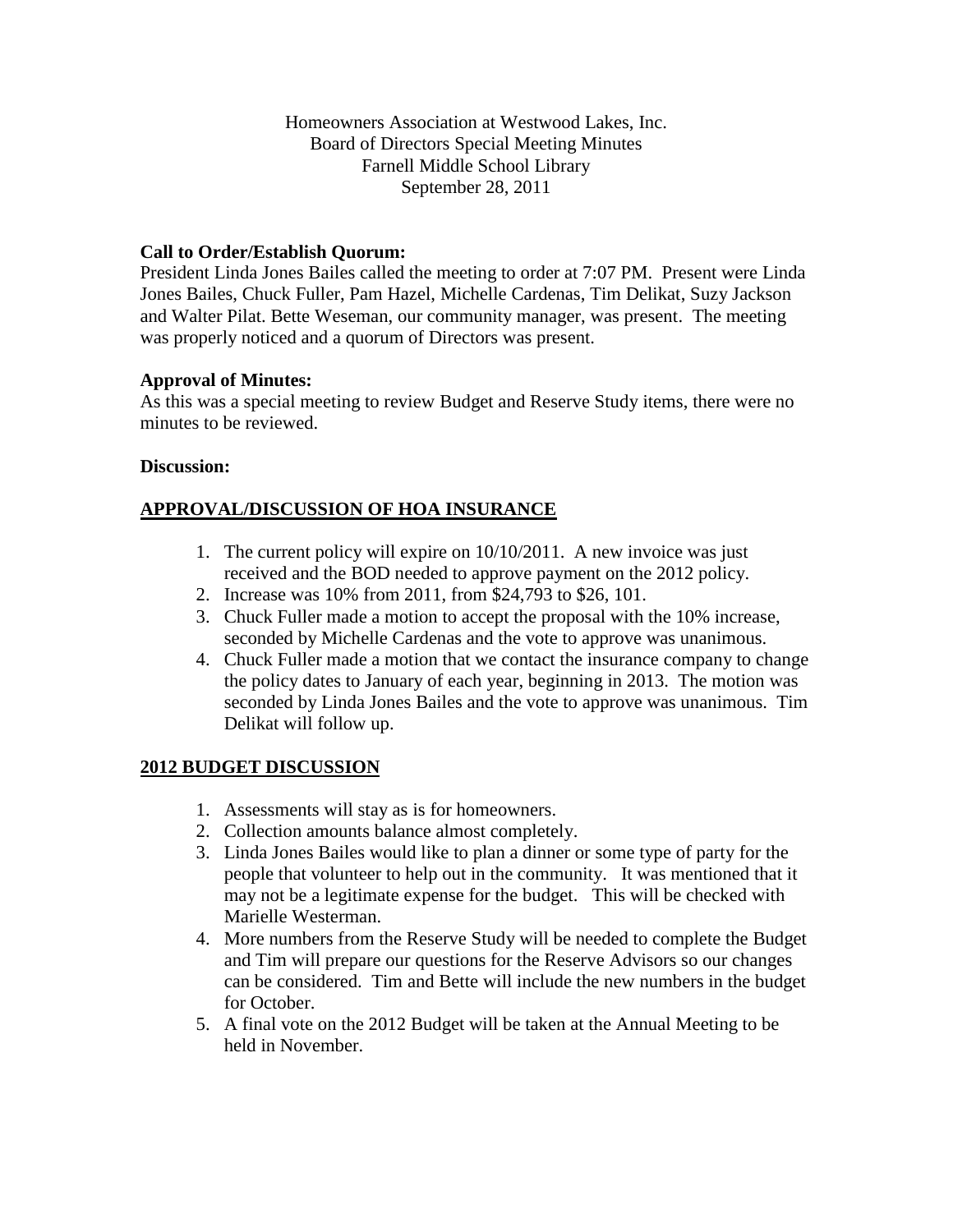## **RESERVE STUDY DISCUSSION**

- 1. Every 2 years the Reserve Study is reviewed by the Board of Directors.
- 2. In the 2011 study, a million dollars was allocated for replacement of the entire irrigation system sometime in the future. This was removed as we would rather maintain the system as things need work. There will never be a time when we will spend a million dollars on the system at once.
- 3. The jogging trail will be scheduled for a mill and overlay rejuvenation before 2013. Therefore the line item of complete replacement of the jogging path is not needed in 2017.
- 4. There were questions about the measurement of Sawgrass streets and the actual length of the walking trail. This will be mentioned by Tim as he follows up with Reserve Advisors.
- 5. Monuments and lighting in the entrance are included in the Reserve Study.
- 6. Walter Pilat and Chuck Fuller asked that the inlet and outlet structures in the lakes/ponds be separated into two different line items. We have been able to keep the outlet structures in good shape with periodic minor repairs but the inlet structures will require more extensive repairs at various intervals.
- 7. At the end of 2026, repairs to erosion areas of most of the ponds will be finished. Tim will ask Reserve Advisors to reduce the repairs scheduled for every 2 years to be reduced to 500 linear feet rather than continuing on with 1000 linear feet.
- 8. Tim Delikat will collate our notes and comments and e-mail them to Reserve Advisors so we can get a corrected copy by the time to finalize the budget.

A motion was made by Pam Hazel and seconded by Chuck Fuller to adjourn the meeting at 9 PM. The vote to approve was unanimous.